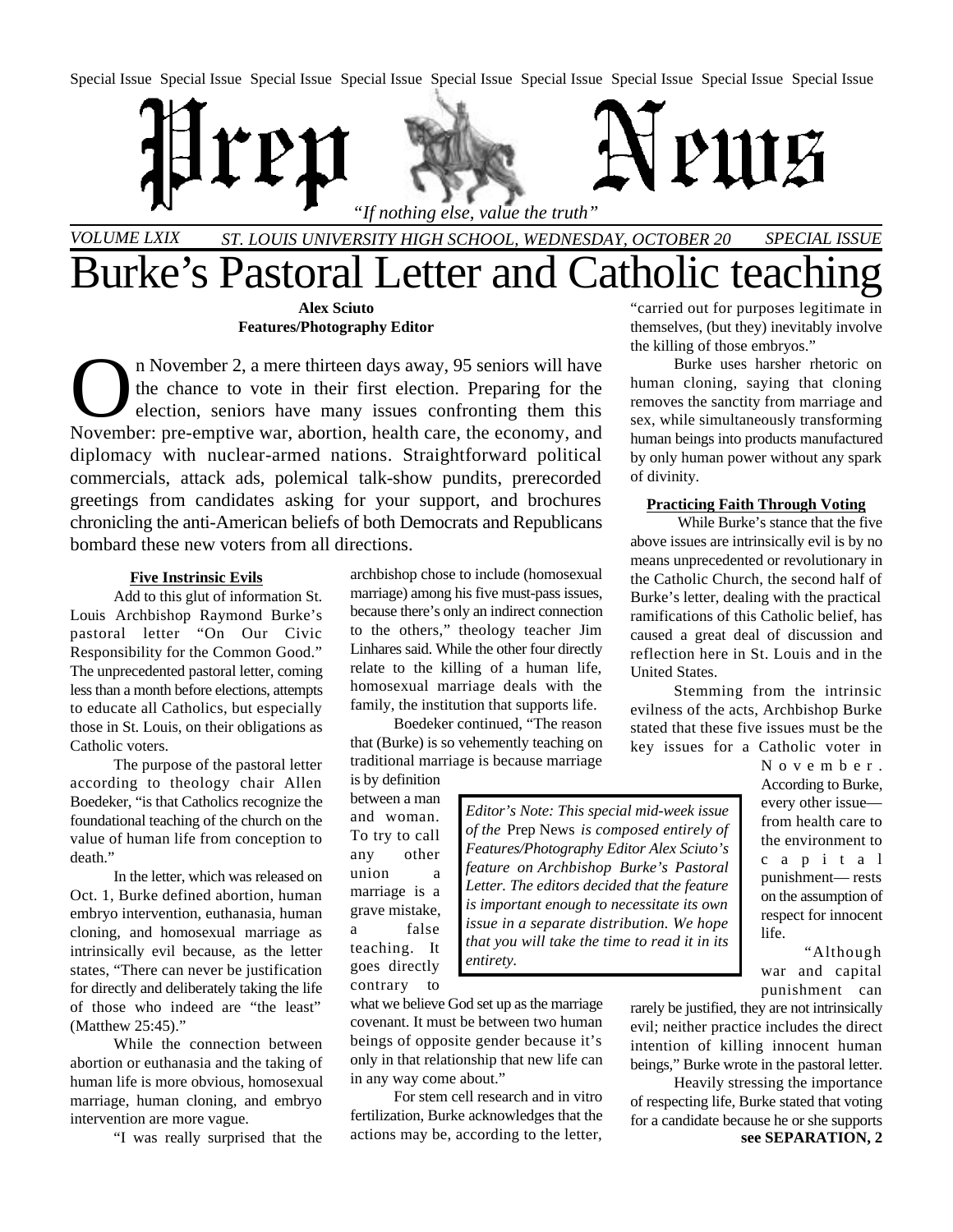# SEPARATION

# (from 1)

abortion or euthanasia is called formal cooperation, which is never morally permissible.

Linhares explained, "Formal cooperation is in a person's intention, his willed end: if someone says, 'Such and such a candidate supports abortion rights, (and) I support abortion rights, therefore I'm voting for such and such a candidate.' Formal cooperation: it involves a consent. It involves an understanding of the aim," Linares said.

No bishop in the United States would disagree with Burke in his opposition to formal cooperation, according to Linhares.

The issue of voting becomes more complicated, however, when Burke moves into the concept of material cooperation. Burke wrote in his pastoral, "In certain circumstances, it is morally permissible for a Catholic to vote for a candidate who supports some immoral practices while opposing other immoral practices. Catholic moral teaching refers to actions of this sort as material cooperation."

Material cooperation, according to Burke, is only morally permissible when certain conditions are met. The two key conditions are that there is no alternative candidate who supports the moral law in its entirety, and the voter must oppose the immoral practice the candidate partially supports.

While Burke mentions no candidates specifically, he mentions the abortion stances of both presidential contenders Senator John Kerry and President George W. Bush. Burke wrote, "A candidate may support procured abortion in a limited number of cases but be opposed to it otherwise. In such a case, the Catholic who recognizes the immorality of all procured abortions may rightly vote for this candidate over another, more unsuitable candidate in an effort to limit the circumstances in which procured abortions would be considered legal."

Said Linhares, "I think (Burke) is (saying) in this letter that (a Catholic) may not vote for Kerry. ... I don't see how you can read this and not see that."

According to theology teacher Jim Knapp, S.J., the Catholic is called to vote for "basically the lesser evil."

While Bush supports abortion only for limited cases, "Kerry wants to promote and federally-fund stem cell research, which necessarily involves the destroying of an embryo," Knapp said.

According to Boedeker, Burke believes that "the primary action would be to vote for the candidate which seems to most fully support the teaching of the Catholic Church concerning the preservation of human life."

Knapp emphasized that Burke mentions no names in particular. "This letter is not saying, 'Here's what Bush thinks, and here's what Kerry believes, and here's Nader and the Libertarians.' (Burke) is setting out the foundational teachings of the Church. ... It's not the man, but the positions the man holds."

# **CatholicBeliefinaSupremeConscience**

Even though Burke's pastoral plainly tells Catholics to vote for the more pro-life candidate, Linhares believes that Burke recognizes in the letter the supremacy of the human conscience. "Does Archbishop Burke understand that the person hearing it has their own conscientious decisions to make? Yes he does, he does understand that."

Linhares refers back to Catholic doctrine. "It is the clear teaching of the Catholic Church that as long—and this is a huge disclaimer now—as long as you believe you have worked diligently to inform your conscience, and you have as a good servant of the church opened your heart and mind to its teaching and let yourself be shaped and formed by it and not resisted it, and nevertheless arrived in conscience at a conviction that you must act in such and such a way, you must act according to your conscience," Linhares said.

Even though the conscience is supreme, the archbishop chose not to emphasis this in his pastoral letter.

Surmised Linhares, "The reason I think he chose to not talk about that was

because it's a letter about informing your conscience, and if he were to say, 'Of course it comes down to every Catholic's conscience,' People would hear, 'Feel free to ignore everything I'm saying.' What he wants to impress on Catholics is that this can't be ignored. This is very tough. It is absolutely essential that you listen to your pastor tell you what he thinks," Linhares said.

Linhares continued, "Does (Burke) understand that a Catholic could hear that, listen to Archbishop Burke, and then go into the voting booth and disagree with that. Yes, Archbishop Burke understands that. Does Archbishop Burke respect that? Yes he does. He doesn't agree with it. He respects that that is the Catholic's right. He's telling them what he believes, and he's not just another person, he's an official local teacher of the Catholic Church, (and) he's instructing them that they are breaking with their faith. They are sinning."

Continued Linhares, "That means that (a) person could decide, 'You know what, I kind of feel like I should vote with my archbishop. He's thought about this, he's my pastor, I'm a good servant of the church, I really could be wrong. And now as I view the whole thing, I think I should trust him and vote with my church. I'm not going to vote where I would have otherwise.' He's going vote with his conscience. Similarly a person could say, 'I've listened to my Church, I understand what they're saying, I even really respect it, however for me I could not vote for George Bush in conscience. I can't do it, and I know my reasons, and I've thought about them. Therefore I'm going to vote for John Kerry.' (The problem) is finally resolved in conscience."

Knapp emphasized the importance of Catholic teaching informing conscience. "When a Catholic informs his or her conscience, one of the prime resources, sources for information and truth, is the teaching of the Church. The teaching of the church is 2000-plus years old ... to me that bears listening to," Knapp said. "Take (the 2000-year history) and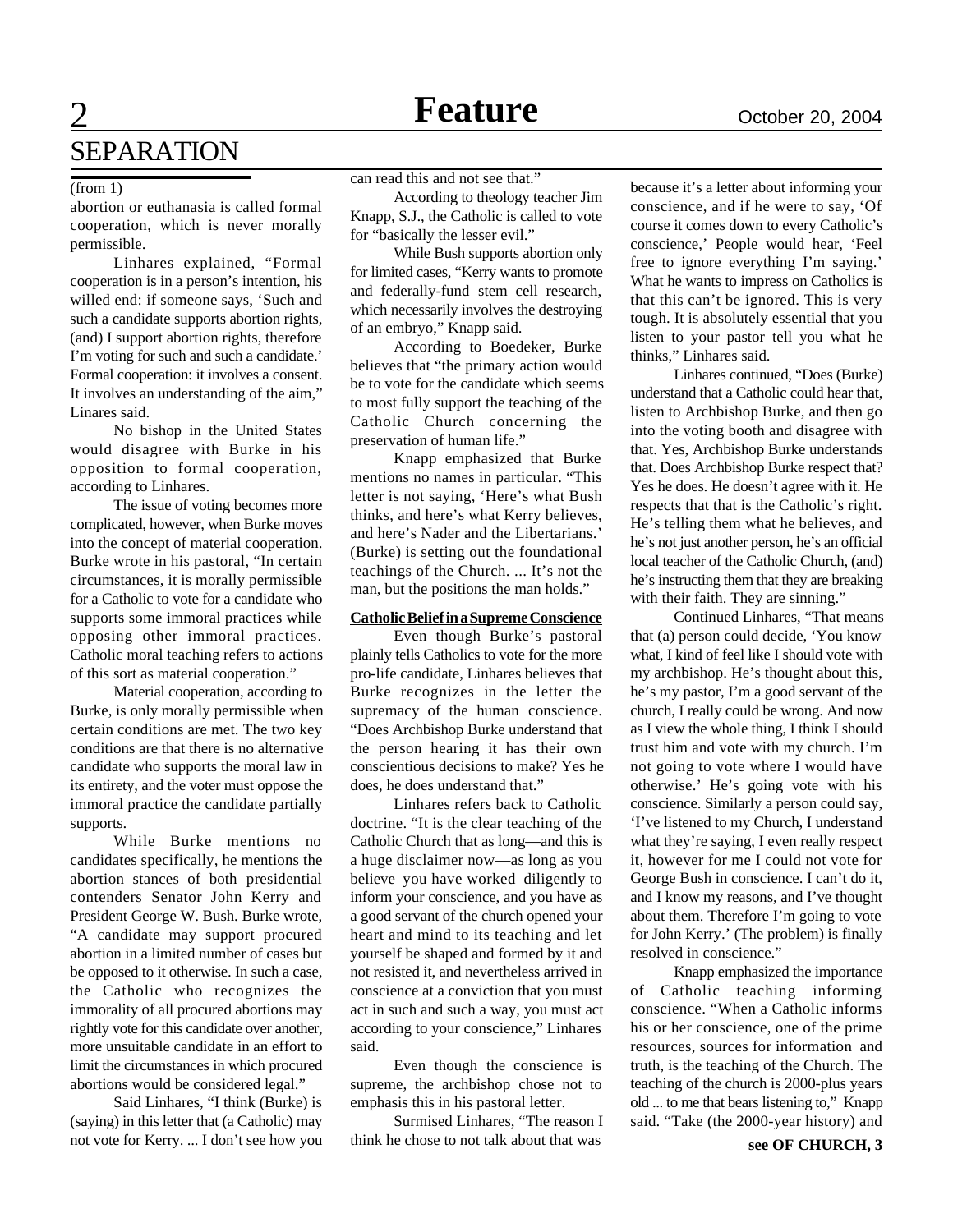# October 20, 2004 **Feature** 3

# OF CHURCH

### (from 2)

add to it God's promise to be with the Church and keep the Church on the right track. It would be a cold day in hell before I would presume that my little mind knew better than some of the greatest minds in all of human history. For me, personally, to say that I know better than (the church) would be arrogant."

# **A Church Divided**

While Burke's pastoral clearly states that voting for a candidate who disagrees with the Church's stance on the five intrinsically evil acts is morally impermissible, there is no consensus on this issue for the entire American Catholic Church.

"This (voting issue) is difficult for Catholics because there does not seem to be consensus," Boedeker said.

Since 1975, before every presidential election, the United States Conference of Catholic Bishops (USCCB) has issued a statement summarizing Catholic teaching on public life and key moral teaching. In September 2003, the conference released their latest statement, "Faithful Citizenship: A Catholic Call to Political Responsibility."

The bishops listed three categories that should be moral priorities for Catholics in public life: "Protecting Human Life," "Protecting Family Life," and "Pursuing Social Justice."

In the category of "Protecting Human Life," the bishops listed abortion (including abortion for research purposes), euthanasia, cloning, assisted suicide, and the "intentional targeting of civilians in war or terrorist attacks" as actions which are always wrong.

The bishops addressed the issues of war, pre-emptive war, the death penalty, anti-personnel land mines, and biotechnology.

In May 2004, Colorado Springs Bishop Michael J. Sheridan, '63, stated in his own pastoral letter, "There is, however, one right that is 'inalienable,' and that is the RIGHT TO LIFE. This is the FIRST right. This is the right that grounds all other human rights. This is the issue that trumps all other issues."

In his pastoral, Sheridan wrote that Catholics who vote for a candidate that stands for abortion, stem cell research, euthanasia, or same-sex marriage "place themselves outside full communion with the Church and so jeopardize their salvation." Because of this, these voters "may not receive Holy Communion until they have recanted their positions" and received the Sacrament of Penance.

In early June 2004, Cardinal Joseph

"The Catholic Church does not say the truth is subjective. It's objective. But however objective the truth may be, all of us subjects out here have to come to an

appreciation of it." —Jim Linhares

Ratzinger sent a letter to Cardinal Theodore McCarrick and Bishop Wilton Gregory, president of the USCCB, stating that Ratzinger believed, "When a Catholic does not share a candidate's stand in favor of abortion and/or euthanasia, but votes for that candidate for other reasons, it is considered remote material cooperation, which can be permitted in the presence of proportionate reasons."

While Ratzinger believes there can be circumstances where voting for a prochoice candidate is not immoral, he emphasizes that all Catholics must be completely opposed to abortion and euthanasia.

After Ratzinger's letter, in June 2004, the USCCB issued another statement, "Catholics in Political Life," stating that the decision to give or deny Communion to Catholic politicians rested in the hands of individual bishops. The statement said, "Bishops can legitimately make different judgments on the most prudent course of pastoral action. Nevertheless, we (the bishops) all share an unequivocal commitment to protect human life and dignity and to preach the Gospel in difficult times." The statement also stated that, "All must examine their consciences as to their worthiness to receive the Body and Blood of our Lord."

Before this statement was released, according to the *Washington Times*, four bishops forbade pro-choice candidates from receiving Communion and 15 others suggested that pro-choice candidates not receive Communion. There are approximately 200 bishops in the United States.

Besides the bishop's statement, "Faithful Citizenship," many parishes are using Catholic Answers' "Voter's Guide for Serious Catholics." The voter's guide lists abortion, euthanasia, embryonic stem cell research, human cloning, and homosexual marriage as five nonnegotiable intrinsically evil areas. "(In a situation) where every candidate endorses positions contrary to non-negotiable principles, choose the candidate likely to do the least harm," states the guide.

The guide also stresses trust in the teachings of the Church. "(Conscience) warns you when you are about to do something that you know is wrong. It does not itself determine what is right or wrong. ... A well-formed conscience never will contradict Catholic moral teaching. For that reason, if you are unsure where your conscience is leading you when at the ballot box, place your trust in the unwavering moral teachings of the Church."

**see AND STATE, 4** The Church has indeed spent many years affirming the value of life. The discussion has been, according to Linhares,